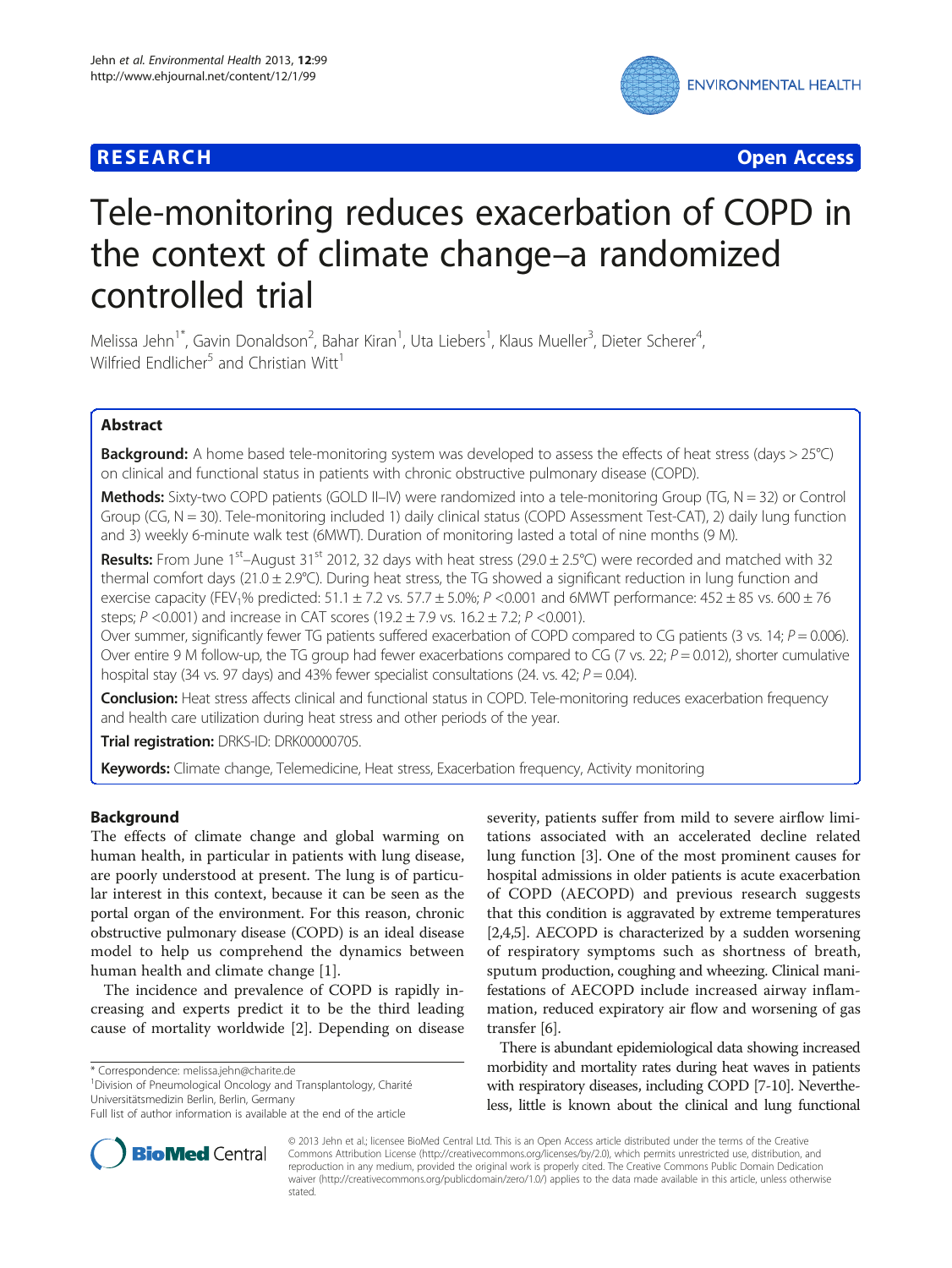consequences of heat stress in COPD [[9](#page-7-0)]. Elderly patients (> 65 years of age) with COPD experience a heightened medical vulnerability to heat stress, because lung perfusion and bronchial mucosa are negatively affected by hot air loaded with air pollutants [\[11\]](#page-7-0). In addition, the control of cutaneous blood flow and the ability to sweat is compromised in the elderly, as well as an inability to perceive changes in heat and thus adjust behavioral responses i.e. by increasing fluid intake [\[12](#page-7-0),[13\]](#page-7-0). Heat intolerance is further augmented by chronic medication use and additional comorbidities such as cardiovascular disease [[7,10](#page-7-0)]. During heat stress, dilation of peripheral bloods vessels requires the heart to work harder to maintain central blood pressure, a problem which is possibly worse with heart failure, a common co-morbidity in patients with COPD [\[14](#page-7-0)]. The increased cardiac work and tachycardia may increases the sensations of breathlessness and make the perception of exacerbation more likely [[15-17\]](#page-7-0). Evidence has shown that elderly patients with COPD are at greater risk for exacerbation of COPD if the following social and/or working factors apply: 1) living alone, 2) confined to the house, 3) have poor social contact, 4) poverty, 5) no access to transportation, 6) no green space and 7) no working fan or air conditioning use [[11\]](#page-7-0).

According to climate change projections, the risk for heat exposure will continue to increase due to the increased frequency, longer duration and greater intensity of hot spells [\[18,19](#page-7-0)]. Targeted adaptation strategies are needed in order to counteract upcoming health hazards, in particular in patients with advanced COPD. The multidisciplinary German Federal Research Program KLIMZUG, "Klima in Regionen zukunftsfähig gestalten" aims to investigate adaptation strategies to climate change in different regions of Germany. One of the main working packages of this project is dedicated to climate change and public health, and in particular, evaluation of vulnerability to heat stress of patients with chronic obstructive pulmonary disease (COPD) in Berlin, Germany, a metropolitan area surrounded by the countryside of Brandenburg (Trial registration: URL: [https://drks-neu.uniklinik-freiburg.](https://drks-neu.uniklinik-freiburg.de/drks_web/) [de/drks\\_web/](https://drks-neu.uniklinik-freiburg.de/drks_web/); ID: DRK00000705). Primary and secondary study endpoints of this project include 1) determination of how heat stress exposure influences clinical status and functional capacity and 2) development and evaluation of a home based tele-monitoring system for COPD patients to investigate whether it reduces the risk of exacerbation during and outside periods of heat stress.

## Methods

Patient recruitment took place between Jan–April 2012 with study duration of nine months. To be eligible for the study, patients had to be diagnosed with COPD Stage II-IV on the basis of a clinical history such as smoking status,

physical examination and meet the post-bronchodilator spirometric criteria according to the GOLD guidelines (FEV1 < 80% predicted & FEV1/FVC ratio <0.7). Spirometry was performed by trained lung function technicians according to American Thoracic Guidelines [[6](#page-7-0)]. Patients also had to have at least one exacerbation during the previous year, be  $\geq 40$  years of age and clinically stable for the four weeks prior to inclusion. Patients were excluded from the study if they suffered from 1) asthma, 2) required long-term oxygen therapy, 3) had severe heart, liver or kidney disease, 4) any end stage malignant disease with life expectancy of less than six months, 5) were listed for a lung transplant, 6) had severe depression, 7) were residents in a nursing home, 8) had any physical disabilities limiting them from performing a six minute walk test (6MWT) and/or 9) were mentally disabled.

Acute exacerbation of COPD (AECOPD) was defined according to significant worsening of respiratory symptoms requiring change in medication (oral corticosteroids and/or antibiotics) and the presence of at least one of the following items: 1) increased dyspnea, 2) increase in the amount of sputum production and 3) change in sputum purulence [[20\]](#page-7-0). Primary diagnosis of acute exacerbation of COPD was done by the treating physician in the emergency room and later confirmed by the study physician. All exacerbations in this study analysis were defined as a minimum of  $\geq 24$  hour hospital stayduration time.

Patients were randomized into either a Telemedicine group (TG) who participated in a tele-monitoring intervention or a control group (CG). Both groups also received usual care which was based on current guidelines for the treatment and management of COPD and included an initial baseline examination and regular follow-up visits at 3, 6, and 9 M. At these visits, a detailed medical history, current medication, duration of disease, co-morbidities, physical examination, height, quality of life (SGRQ [[21](#page-7-0)]), modified Medical Research Council Dyspnoea Scale (mMRC), spirometry, CAT, and 6MWT distance assessed with a distance measuring wheel as well as the number of steps taken during the 6 minutes (6MWT step count) assessed via accelerometry were recorded. Patients were also asked about the number of visits to their primary care physician or lung specialist.

The tele-monitoringintervention included 1) daily assessment of clinical status by means of the COPD Assessment Test (CAT), 2) daily lung function testing (spirometry), and 3) a weekly six-minute walk test measured by accelerometry. Telemedicine group patients completed all three testing modalities in their home-based environment. Following completion of the tests, patient data were transmitted via a mobile network directly to the study center at the Charité University Hospital, in Berlin. Patients were asked to complete all measurements in the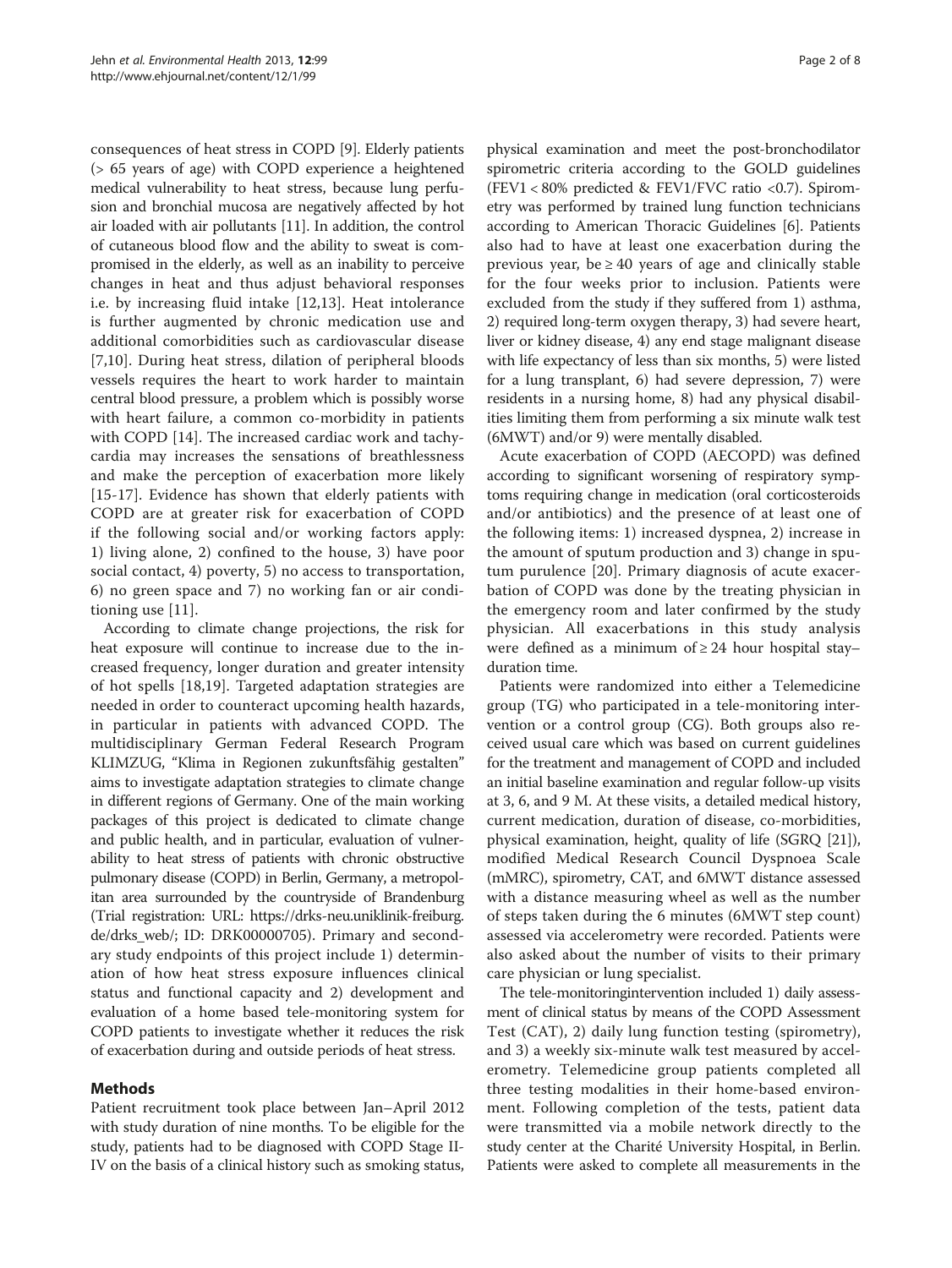morning within a two-hour time window of their choice following inhalation of their usual bronchodilators.

Patients were thoroughly trained how to use all technical equipment during their baseline visit. A study nurse was available during regular business hours five days per week to provide first-line technical support in order to ensure correct handling of the devices and continuous data transmission. The study nurse also contacted patients if data was not sent during the agreed time window to remind patients to complete the tests if necessary; for safety reasons incoming data was reviewed by the study physician on a daily basis, however data was gathered in an observational manner.

The study was carried out according to the principles of the Declaration of Helsinki and approved by our local ethics committee "Ethikkommission Charité - Universitätsmedizin Berlin" (Ethic Number EA1/033/10). Written informed consent was obtained from all patients.

#### Tele-monitoring system

#### 1. COPD assessment test (CAT)

The CAT (© 2009 GlaxoSmithKline) is directly entered into the mobile medical assistant (PDA system, MMA 400, Aipermon GmbH & Co. KG, Munich, Germany) by the patients. This assessment test is composed of eight questions each containing a scale from  $0$  (= never) to 5 (= always). Question 1: asks coughing frequency, question 2: level of congestion (sputum), question 3: tightness in the chest, question 4: exercise induced dyspnea, question 6: degree of functional impairment during routine activities, question 7: quality of sleep, and question 8: level of energy.

#### 2. Assessment of lung function

Lung function was measured with a hand held spirometer (Vitalograph asma-1 BT, Aipermon GmbH & Co. KG, Munich, Germany). Patients were asked to perform each measurement in a seated position, hold a maximal inhalation, place the plastic mouthpiece of the spirometer into the mouth and exhale as forcefully and as fast as possible for at least six seconds. The following lung function parameters are displayed on the screen in subsequent order: peak expiratory flow (PEF), forced expiratory volume in (ml) in one second  $(FEV<sub>1</sub>)$ , forced expiratory volume in six seconds ( $FEV_6$ ) and forced expiratory flow 25–75% ( $E\text{EF}_{25-75}$ ). The patients were instructed to repeat this breathing maneuver three times in a row and the best of three measurements was then transmitted to the study center at the university hospital. Only  $FEV<sub>1</sub>$  as a percentage of a normal value predicted from age, gender and height was used for statistical analysis.

#### 3. Assessment of weekly exercise capacity

Exercise capacity was assessed in form of the six-minute walk test (6MWT) measured by a distance wheel (model: Draper Expert Measuring Wheel) and accelerometry (AiperMotion 300 PfH, Aipermon GmbH & Co. KG, Munich, Germany). The study nurse trained the patients in the test procedure, and instructed them to conduct the 6MWTs on their own in their outdoors environment using a flat walking path that would allow them to walk continuously for six minutes without interruption. To assure consistency, patients were asked to use the same walking path throughout the nine-month intervention period. The AiperMotion 300 device is a three dimensional accelerometer customized especially for recording data during the 6MWT with a "start 6MWT" button and automatic end of data recording after 6 minutes. The accelerometer is matchbox sized and worn on hip level attached to the belt via a pocket pouch. Data output includes the number of total steps taken, distance and walking speed in six minutes. Measurement accuracy of the device has been previously validated in patients with chronic heart failure under laboratory conditions as well as in a field based setting during which the validity of 6MWT steps was established to be a suitable measure of functional exercise capacity [\[22](#page-7-0)].

#### Assessment of temperature data

Data regarding daily temperature in degree Celsius were obtained from the local weather station (Tempelhof, Berlin, Germany; maintained by the Deutscher Wetterdienst) and included daily temperature readings (Temp<sub>mean</sub>, Temp<sub>max</sub>, Temp<sub>min</sub>), air pressure (hPa) and humidity (%). This weather station is located 48 m above NN on 52.47° N 13.4° E. Days with  $Temp_{max} > 25^{\circ}C$  were considered "heat stress days", whereas days with  $Temp_{max} \leq 25^{\circ}C$  were regarded as "thermal comfort days".

## Statistical analysis

Statistical analysis was performed using SPSS software (version 21.0, SPSS Inc.). Normally distributed data are reported as mean  $\pm$  standard deviation (SD) or median  $\pm$ . inter-quartile range, or as percentages for dichotomous variables. Differences were compared using two-tailed  $t$  test for normally distributed variables and  $Chi^2$ -test for dichotomous variables. P-values less than 0.05 were considered statistically significant. From June  $1<sup>st</sup>$ -August 31<sup>st</sup> 2012, 32 heat stress days were recorded and matched with 32 thermal comfort days. Days with thermal comfort were randomly chosen during the respective summer months. Box blots were used to illustrate the dynamics between daily patient measurements and temperature data and dual axis bar plots were used to illustrate the influence of daily temperature on clinical parameters.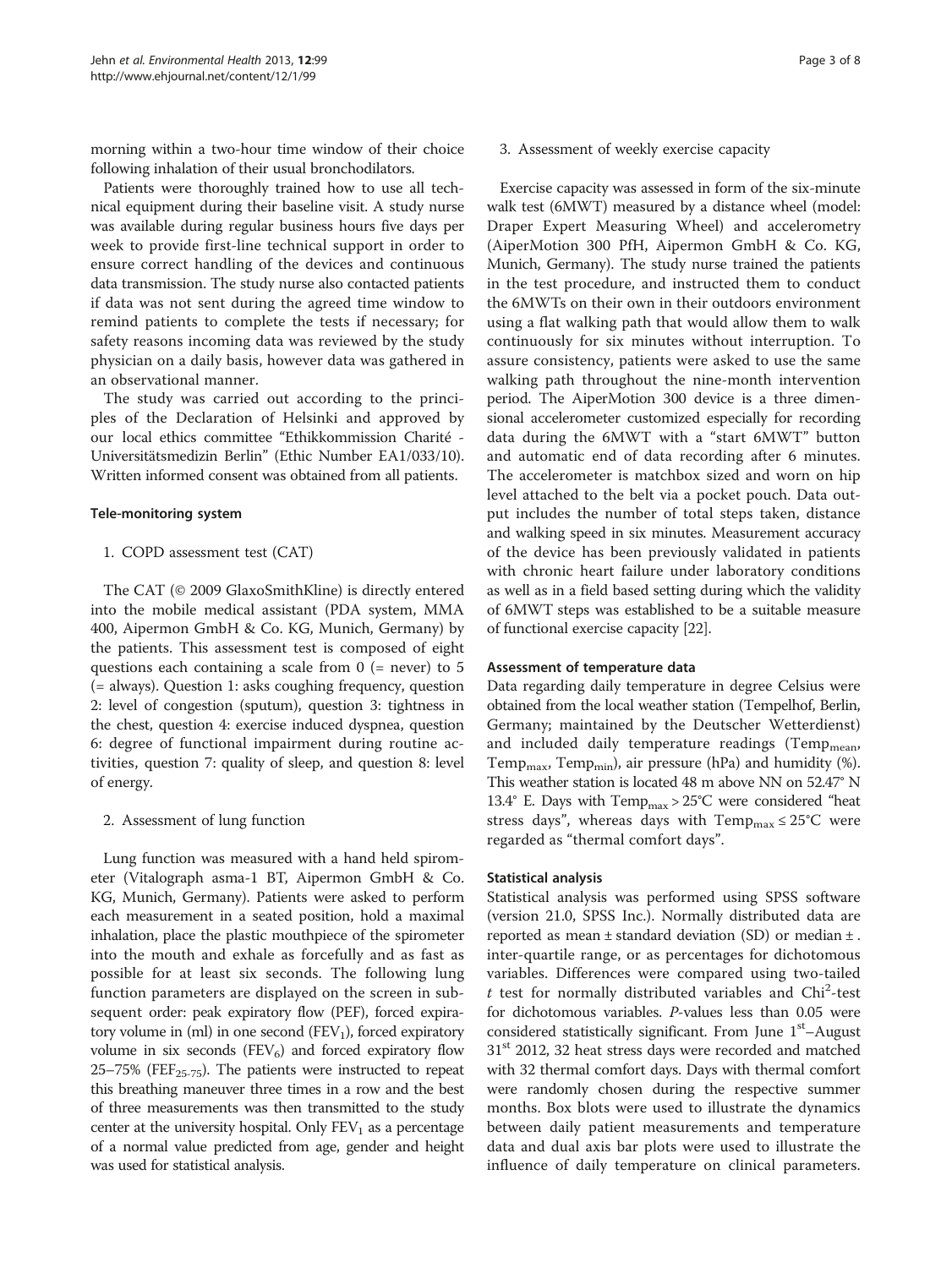<span id="page-3-0"></span>Bar plots were also drawn to illustrate the total number of exacerbations requiring hospitalizations and outpatient consultation to the lung specialist and primary care physician. Only the intention to treat population was analyzed.

#### Results

#### Patient characteristics

Sixty-two patients with COPD were included in this current study analysis (TG,  $N = 32$ ; CG  $N = 30$ ) with moderate to very severe disease (GOLD II,  $N = 25$ ; GOLD III,  $N = 25$ , GOLD IV,  $N = 12$ ). Their mean age was  $65.7 \pm 10.3$  years and 74% were men; most patients were taking a long acting anticholinergic agent (76%) and a long-acting beta-2 agonist/inhaled corticosteroid combination (71%). There were no statistically significant differences in baseline characteristics between the TG and the CG (see Table 1).

## Telemedical patient data

# Summer period (June  $1^{st}$ –August 31st)

Heat stress days with thermal discomfort as defined by the German Weather Service reached an average  $Temp_{max}$ of 29.0 ± 2.5°C. Thermal comfort days reached an average Temp<sub>max</sub> of  $21.0 \pm 2.9$ °C. There was a significant difference  $(P < 0.001)$  in functional performance and clinical status on "heat stress days" versus "thermal comfort days",

|  |  |  |  | Table 1 Patient baseline characteristics $(N = 62)$ |  |  |
|--|--|--|--|-----------------------------------------------------|--|--|
|--|--|--|--|-----------------------------------------------------|--|--|

| Group                               | TG              | CG              | P-Value |
|-------------------------------------|-----------------|-----------------|---------|
| N                                   | 32              | 30              |         |
| Gender (male/female)                | 26/6            | 22/8            | .79     |
| Age (years)                         | $64.1 \pm 10.9$ | $69.1 \pm 9.2$  | .27     |
| BMI $(kq/m2)$                       | $27.6 \pm 6.7$  | $27.0 \pm 4.9$  | .87     |
| Resting SpO <sub>2</sub> Saturation | $95.4 \pm 1.7$  | $94.3 \pm 3.6$  | .095    |
| $FEV_1 (%)$                         | $50.2 \pm 15.0$ | $52.6 \pm 17.5$ | .731    |
| PEF (L/min)                         | $3.7 \pm 1.23$  | $4.4 \pm 1.4$   | .194    |
| <b>MMRC</b>                         | $1.9 \pm 1.1$   | $1.2 \pm 0.93$  | .125    |
| <b>GOLD</b>                         | $2.6 \pm 0.8$   | $2.5 \pm 0.9$   | .83     |
| <b>BODE</b>                         | $3.2 \pm 3.1$   | $2.9 \pm 3.0$   | .55     |
| SGRQ                                | $51.3 \pm 18.7$ | $48.7 \pm 14.7$ | .56     |
| <b>COPD Medication</b>              |                 |                 |         |
| Long AC                             | 25 (78%)        | 22 (73%)        | .33     |
| <b>ICS/LABA</b>                     | 23 (72%)        | 21 (70%)        | .46     |

Characteristics of patient population; data is presented as Mean  $\pm$  SD; group comparisons of measurements across between Tele-monitoring group (TG) and control group (CG) were done using a two tailed student's t-test and  $\chi^2$ -test. BMI = Body Mass Index;  $SpO<sub>2</sub>$  = resting oxygen saturation; FEV<sub>1</sub> (L) = Forced Expiratory Volume in one second; PEF = Peak Expiratory Flow; MMRC = Modified Medical Research Council Dyspnea Scale; SGRQ = St. George Respiratory Questionnaire; Long AC = Long Acting Anticholinergic; ICS/LABA = fix combination of ICS/LABA.

with a marked decrease in  $FEV_1$  (Mean difference:  $-6.6 \pm$ 6.1%) and 6MWT performance (Mean difference: -48.0 ± 80 steps), as well as a concomitant increase in CAT score (Mean difference:  $+3.0 \pm 7.6$  points) (see Table 2 and Figure [1a](#page-4-0)-c). Day to day variations in clinical parameters in response to outside temperature fluctuations for the months June–August 2012 are depicted in Figure [2](#page-4-0)a and b.

# Clinical outcome of study population Summer period (June  $1^{st}$ –August 31st)

Significantly fewer TG patients suffered exacerbation of COPD during the summer period compared to CG patients (3 for TG vs. 14 for CG;  $P = 0.006$ ). Temp<sub>max</sub> on days of exacerbation reached an average of 32.6 ± 2.0°C and atmospheric ozone levels of  $130.3 \pm 20.1$  mg/m<sup>3</sup> (see Figure [3\)](#page-5-0). Patients that suffered exacerbation of COPD on heat stress days tended to be male, slightly older in age (mean age:  $70 \pm 5.6$  years), have higher BMI  $(27.5 \pm 3.3 \text{ kg/m}^2)$ , lower FEV<sub>1</sub>% predicted  $(38.2 \pm 8.1\%)$ and higher number of co-morbidities (Charlson Index:  $2.9 \pm 1.0$ ) than patients that suffered exacerbation during other months of the year but these differences were not statistically significant.

#### Over 9-month follow-up

Overall the TG showed a significantly lower number of exacerbation related hospital admissions over the 9 M follow-up time compared to the CG (7 for TG vs. 22 for CG;  $P = 0.012$ ), significantly fewer visits to the lung specialist (24 for TG vs. 42 visits for CG;  $P = 0.042$ ) and slightly fewer visits to the primary care physician (9 for TG vs. 11 visits for the CG;  $P = 0.76$ ) (see Figure [4\)](#page-5-0). In addition, patients in the TG spent significantly less cumulative time in hospital due to COPD complications compared to the CG (34 days versus 97 days).

#### Table 2 Remote patient data: "Heat stress" days vs. "Thermal comfort" days

| <b>Temperature</b>         | Temp $_{max}$ > 25 $^{\circ}$ C | Temp $_{max}$ $\leq$ 25°C | P-value    |
|----------------------------|---------------------------------|---------------------------|------------|
| Ν                          | 32                              | 32                        |            |
| Temp <sub>max</sub> °C     | $29.0 \pm 2.5$                  | $21.0 \pm 2.9$            | $< 0.001*$ |
| Temp <sub>variance</sub> K | $13.5 \pm 3.0$                  | $12.0 + 2.4$              | $0.017*$   |
| Air Humidity (%)           | $58.8 + 13.7$                   | $60.8 + 9.6$              | 0.517      |
| Air Pressure (hPa)         | $1008 \pm 4.5$                  | $1009 + 11.4$             | 0.769      |
| 6MWT steps                 | $452 + 85$                      | $600 + 76$                | $< 0.001*$ |
| $FEV_1 (%)$                | $51.1 \pm 7.2$                  | $57.7 \pm 5.0$            | $< 0.001*$ |
| CAT score                  | $19.2 + 7.9$                    | $16.2 + 7.2$              | $< 0.001*$ |

Remote patient data on days with heat stress vs. thermal comfort days. Data is expressed as means ± SD. Comparisons are made via paired student's t-test; \*statistical significance is set at  $P < 0.05$ ; Please see Table 1 for all other abbreviations.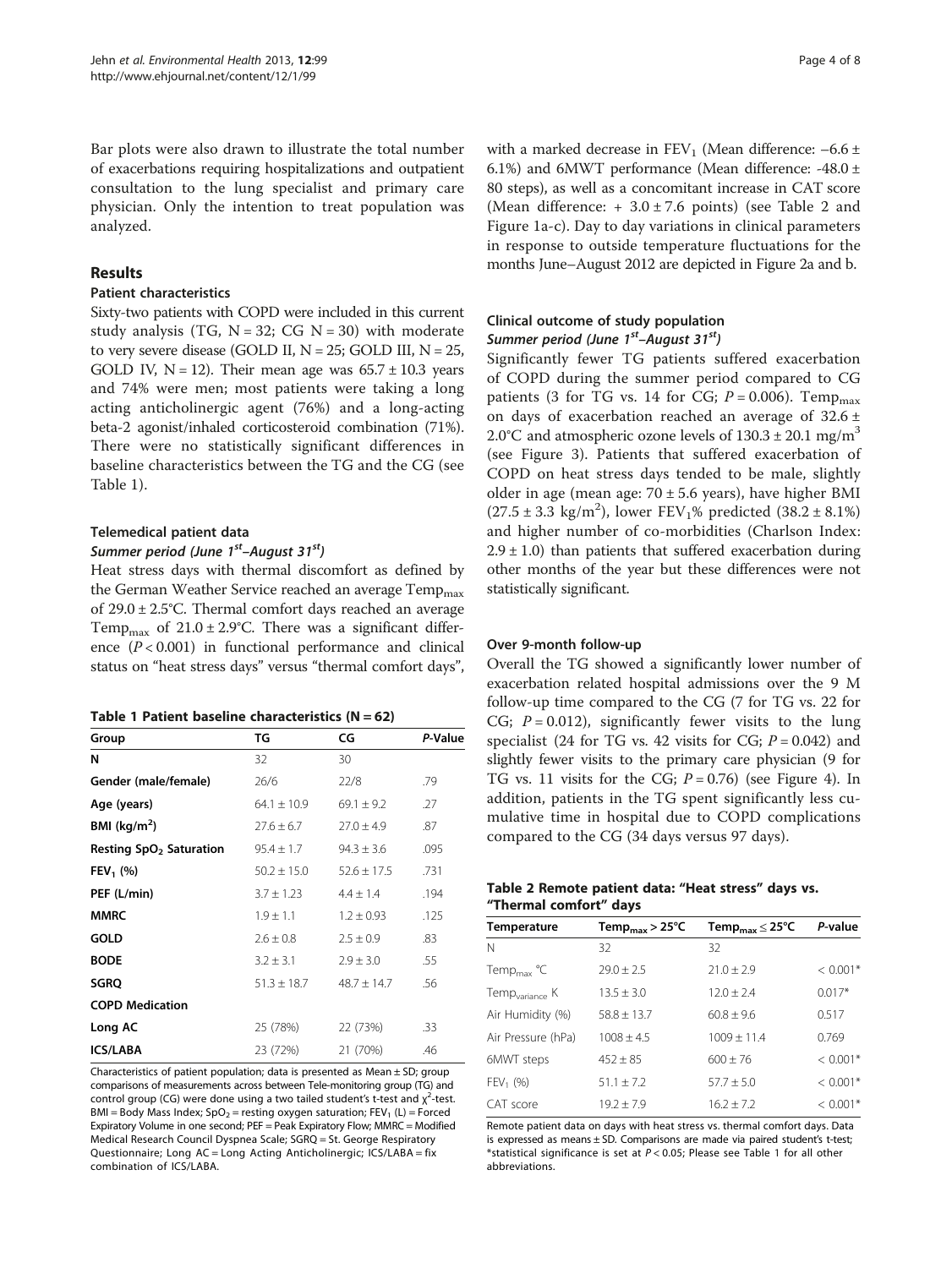<span id="page-4-0"></span>

Within each group, the TG experienced a significant improvement in clinical status between BL and 9 M followup (Mean Difference in CAT score:  $-2.9 \pm 4.5$ ;  $P = 0.04$ ), in contrast to the CG group in whom clinical status worsened in this time (Mean Difference in CAT



score:  $+4.4 \pm 5.7$ ;  $P = 0.013$ ). The TG group also showed a significant improvement in 6MWT distance between BL and 9 M follow-up (Mean Difference in 6MWT: +87.0 ± 65.7 metres,  $P = 0.006$ ), whereas the CG group showed no significant change (Mean Difference in 6MWT: +23.9 ± 70.3 metres,  $P = 0.23$ ). Spirometry remained unchanged in both groups between BL and 9 M follow-up. Between both groups, only the change in CAT score was significantly different between BL and 9 M follow-up ( $P = 0.001$ ). See Table [3](#page-6-0).

# Exacerbation vs. event free patients

Patients that suffered an exacerbation had significantly lower  $FEV<sub>1</sub>%$  at BL compared to patients that remained event free  $(44.2 \pm 13.1\% \text{ vs. } 57.2 \pm 20.2\% \text{, respectively})$ ;  $P = 0.045$ ) and significantly lower BL exercise capacity (6MWT steps:  $450 \pm 87.3$  steps vs.  $537 \pm 91.2$  steps;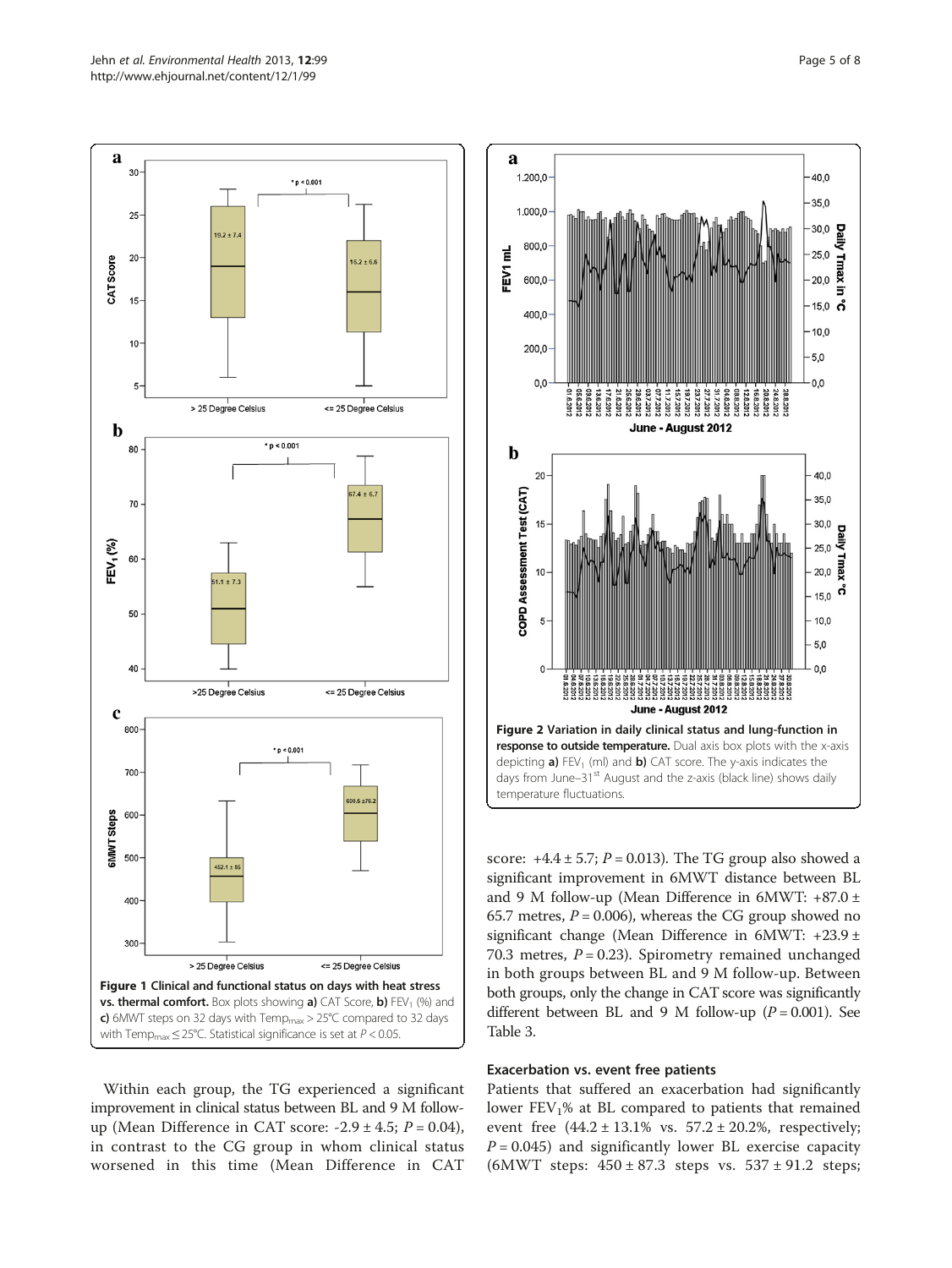<span id="page-5-0"></span>

 $P = 0.025$ ). None of the other BL characteristics listed in Table [1](#page-3-0) showed any significant difference between patients with exacerbation and patients that remained event free.

#### **Discussion**

We have several findings to report from this study: 1) Clinical status, lung function and exercise capacity are negatively affected by heat stress in patients with COPD. By means of continuous tele-monitoring we were able to show significant worsening in all three parameters



on heat stress days compared to thermal comfort days during the summer period. 2) Heat stress aggravates COPD symptoms putting patients at greater risk for exacerbation of COPD. Tele-monitoring seems to reduce the risk of exacerbation during the summer period. 3) Continuous tele-monitoring improves clinical and functional status of COPD patients over time and reduces the frequency of exacerbation and health care utilization during all periods of the year.

Previous investigators have reported on the impact of heat stress in elderly COPD patients, [\[10,11,23\]](#page-7-0), however these studies have focused primarily on epidemiological data in terms of morbidity and mortality rates [\[1,9,24,25](#page-7-0)]. To the best of our knowledge, this is the first study that has looked at changes in physiologic parameters in response to outside temperature in patients with COPD. With the help of continuous tele-monitoring during the summer months, we were able to investigate the direct effect heat stress has on health status in our patient cohort. Our data show that heat stress negatively impacts patients' functional capacity and clinical status including exacerbation of COPD. Our data also show that telemonitoring reduced the incidence of exacerbation of COPD, both in the summer and over the 9 month study period. Although we cannot be sure that summer exacerbations are directly caused by heat stress in our patient cohort, we did observe that tele-monitoring reduces the risk of exacerbation, heat related or not. Therefore it seems beneficial to implement tele-monitoring in vulnerable patient groups during prolonged heat exposure.

A recent study by Jensen et al. also looked at the overall benefits of tele-monitoring in COPD patients and reported similar findings to ours in terms of clinical outcome and disease management [[26\]](#page-7-0). We agree with the conclusions made by Jensen et al., in that the overall improvements seen in COPD patients are to the most part attributable to the continuous task of home based testing. It brings patients into closer contact with their disease by enhancing disease awareness and self-management skills. Other studies have also demonstrated a significant reduction in hospital utilization in COPD patients using self-management programms [[27-29](#page-7-0)]. A study by Vitacca et al. was able to show a 50% reduction in health care expenditure per COPD patient managed by telemonitoring compared to patients receiving usual care only [\[30](#page-7-0)].

What makes our tele-monitoring system novel in comparison to other telemedical studies in COPD is that we included the element of weekly exercise testing via accelerometry. Our data show that this approach is feasible and safe in patients with COPD. We still believe that improvements in our TG patients are driven by enhanced disease awareness on the patients' side; however, it is possible that the weekly 6MWT elicited a slight "exercise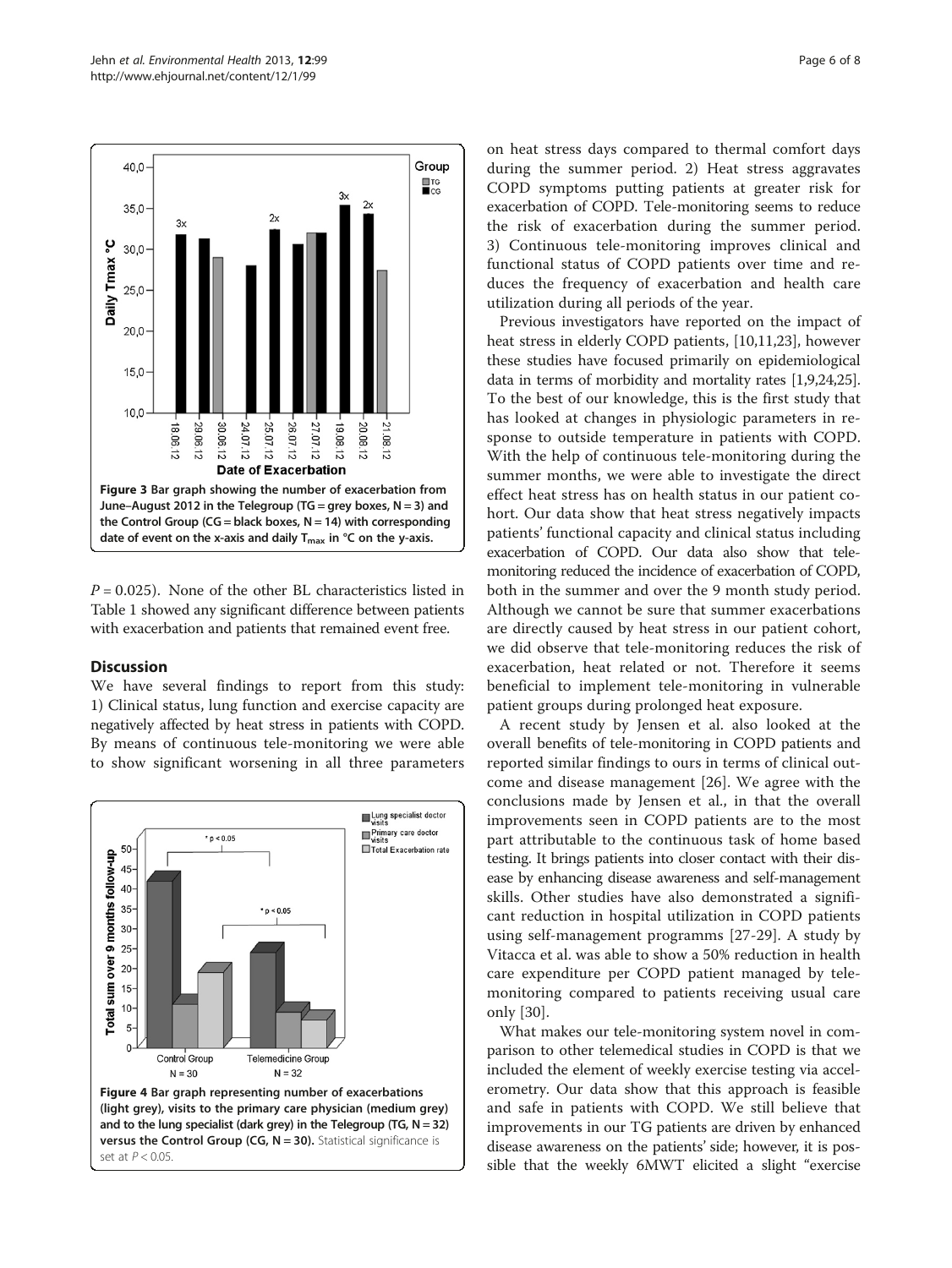| Group                | Telegroup, $N = 27$ |              |                 | P-value  | Control group, $N = 25$ |              |                 | P-value  |
|----------------------|---------------------|--------------|-----------------|----------|-------------------------|--------------|-----------------|----------|
|                      | BL                  | 9 M          | Mean difference |          | <b>BL</b>               | 9 M          | Mean difference |          |
| 6MWT steps           | $522 + 113$         | $662 + 86.4$ | $140 + 95.2$    | $0.006*$ | $553 + 103$             | $601 + 88.7$ | $48.3 + 85.2$   | 0.23     |
| <b>6MWT</b> distance | $377 + 880$         | $464 + 60.5$ | $870 + 657$     | $0.006*$ | $377 + 780$             | $400 + 72.4$ | $739 + 703$     | 0.23     |
| FEV1%                | $50.2 + 15.0$       | $527 + 167$  | $2.5 + 5.2$     | 0.10     | $52.6 + 17.4$           | $526 + 198$  | $-07 + 9.2$     | 0.99     |
| <b>CAT</b>           | $19.0 + 6.9$        | $16.0 + 5.6$ | $-2.9 + 4.5$    | $0.04*$  | $17.6 + 5.0$            | $22.0 + 6.9$ | $4.4 + 5.7$     | $0.013*$ |

<span id="page-6-0"></span>Table 3 Baseline compared to 9 month Follow-up visit

Characteristics of patient population baseline (BL) compared to 9-month follow-up; data is presented as Mean ± SD; group comparisons of measurements across different Randomization Groups were done using a paired student's t-test; \*statistical significance is set at  $P \le 0.05$ . 6MWT = 6-minute walk test; FEV<sub>1</sub> (%) = Forced Expiratory Volume in one second% predicted; CAT = COPD Assessment Test.

training" effect, as observed with pulmonary rehabilitation, in otherwise sedentary COPD patients. It is also possible that the weekly 6MWT promoted participation in other recreational activities in our patient cohort thereby putting patients more in touch with their physical boundaries. Studies have shown that regular physical activity increases exercise tolerance, reduces dyspnea, fatigue, anxiety and depression in patients with COPD [[31](#page-7-0)]. In addition regular exercise has also shown to reduce costs associated with the disease by decreasing use of the health care system, in particular unplanned hospitalizations due to exacerbation of COPD [\[32](#page-7-0)].

Limitations to this study include the small patient numbers but time and resource constraints did not allow us to enroll more patients. Moreover, our primary study goal was to evaluate the impact of urban heat stress on patients with COPD. The strength of this study lies in the use of tele-monitoring to obtain date stamped clinical status and functional performance data during both heat stress and thermal comfort days. Our COPD patients were of stages GOLD II–IV and sufficiently ambulatory to perform a 6MWT, thus our findings should not be extrapolated onto COPD patients who are not fully ambulatory, because they use oxygen therapy or who have co-morbidities such as osteoarthritis or rheumatoid arthritis.

According to a report from the Center for Health and the Global Environment at Harvard Medical School, there will be an increase in the number, duration and intensity of extreme weather events, including heat waves [[33\]](#page-7-0). The changing climate appears to show an increase in temperature variance leading to more record hot days. This will cause clinical status and quality of life to deteriorate in patients with COPD. Adaptation strategies must be in place to protect vulnerable patients at risk for heat stress in order to reduce poor outcome. These include, but are not limited to, tele-monitoring, patient schooling about proper adaptive behavior during and outside of heat stress, as well as necessary adjustments in pharmacological therapy. These findings are preliminary and must be confirmed in a larger patient population.

#### Conclusion

Heat stress negatively impacts clinical and functional status in patients with COPD and makes patients more vulnerable for disease related morbidity. Tele-monitoring reduces exacerbation frequency and should be implemented on top of regular patient care during periods of prolonged heat exposure.

#### Abbreviations

COPD: Chronic obstructive pulmonary disease; GOLD: Global initiative for obstructive lung disease; MMRC: Modified medical research council dyspnea scale; SGRQ: Saint georges respiratory questionnaire; FEV<sub>1</sub>: Forced expiratory volume in one second; PEF: Peak expiratory flow; BMI: Body mass index; TG: Telegroup; CG: Controlgroup; 6MWT: 6-Minute walk test; CAT: COPD assessment test; SpO<sub>2</sub>: Resting oxygen saturation; BODE: Body-mass index, airflow obstruction, dyspnea, and exercise capacity index; Long AC: Long acting anticholinergic; ICS/LABA: Fix combination of ICS/LABA.

#### Competing interests

The authors declare that they have no competing interests.

#### Authors' contributions

ML coordinated and supervised the study, performed the statistical analysis and drafted the manuscript: GD contributed to the statistical analysis discussion of results and draft of the manuscript; MG helped coordinate the study and draft of the manuscript; UL contributed to study design, coordination and draft of the manuscript; KM provided expert advice on meteorological data and helped draft the manuscript; DS provided expert advice on meteorological data and helped draft the manuscript; WE helped conceive and design the study, provided expert advice on meteorological data and helped draft the manuscript; CW conceived, designed and supervised the study, contributed to the discussion of results and draft of the manuscript. All authors read and approved the final manuscript.

#### Acknowledgements

This study is funded by the German Ministry for Education and Research (BMBF: NCT01LR0803L) and Deutsche Forschungsgemeinschaft Research Unit 1736 (DFG, Grant Number: SCHE 750/9-1) "Urban Climate Change and Heat stress in mid-latitide cities in view of climate change (UCaHS) WI-1516/2-1".

#### Author details

<sup>1</sup> Division of Pneumological Oncology and Transplantology, Charité Universitätsmedizin Berlin, Berlin, Germany. <sup>2</sup>Centre for Respiratory Medicine Royal Free & UCL Medical School, London, UK. <sup>3</sup>Institut for Social Economy, Leibniz-Zentrum für Agrarlandschaftsforschung e.V.; on behalf of the KLIMZUG Research Group, Berlin, Germany. <sup>4</sup>Department of Ecology Technische Universität Berlin; on behalf of the UCaSH Research Unit, Berlin, Germany. <sup>5</sup>Geography Department, Humboldt-Universität zu Berlin; on behalf of the KLIMZUG Research Group, Berlin, Germany.

#### Received: 16 September 2013 Accepted: 15 November 2013 Published: 21 November 2013